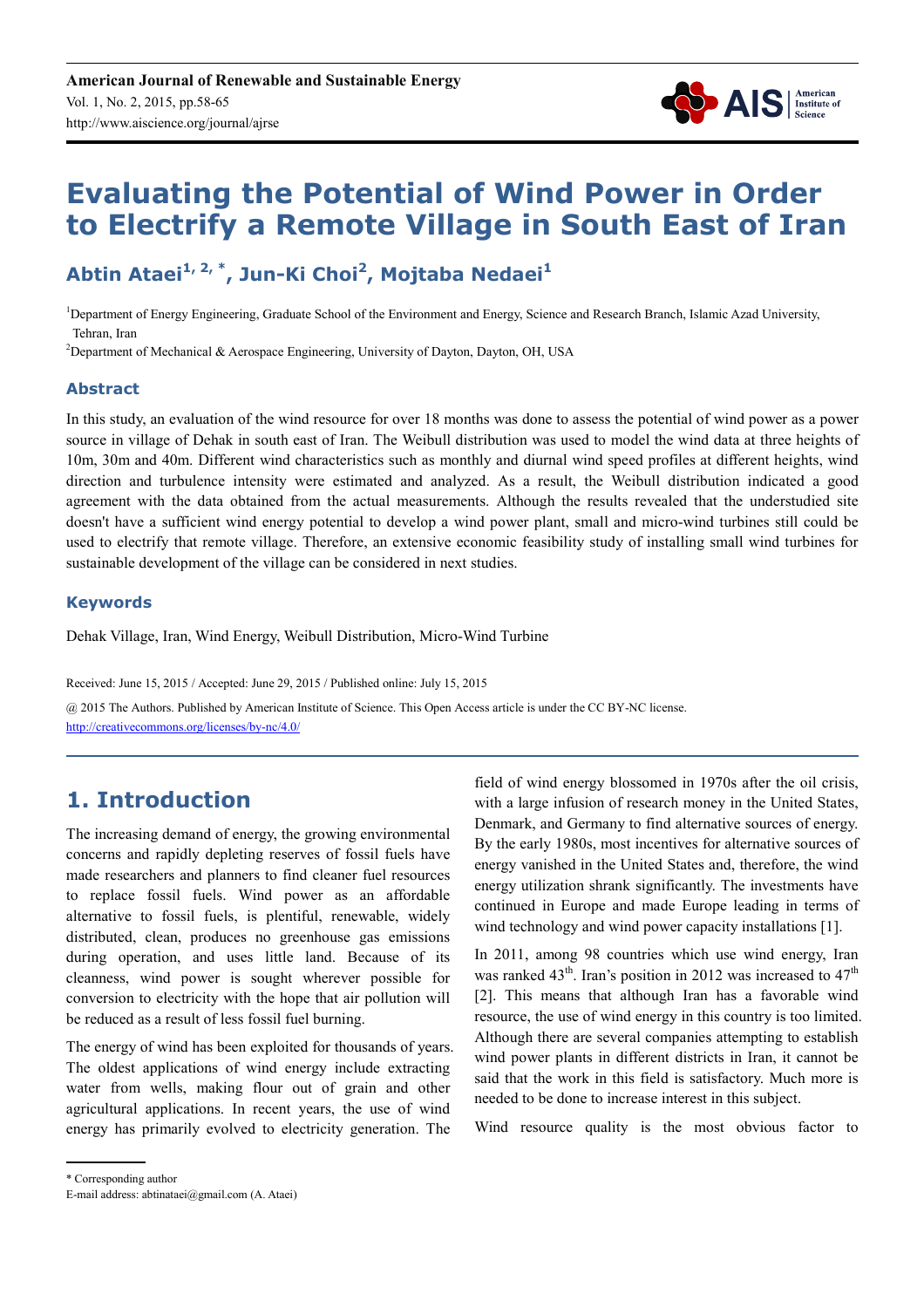concentrate on when choosing a wind turbine location. The wind characterization in terms of speed, direction and wind power is the first step to obtain the initial feasibility of generating electricity from wind power through a wind farm, in a given region [3-7]. In Iran, some relevant works have been developed in this aim. Nedaei [1] presented a study of wind resource assessment in two locations in Hormozgan province in Iran; Jask city and Kish island. The results showed that both two sites are not appropriate place for construction of large-scale wind power plants but it was found that Kish island seems to be suitable for employment of off-grid electrical and mechanical wind driven systems. Nedaei [3] studied the potential of wind power in Abadan airport in south-west of Iran. It was revealed that Abadan region has a good potential of wind power for development of large wind turbines at heights of more than 80 m. Alamdari et. al. [8] analyzed wind speed data for 68 sites during one year at different heights in Iran. GIS themes of wind potential were also used in this study. Mostafaeipour et. al. [9] carried out a study about wind energy potential assessment in the city of Shahrbabak in Iran. The mean wind speed data of three-hour interval long term period from 1997 to 2005 was adopted and analyzed. It was found that the city is not an appropriate place for construction of a large scale wind power plant but it might be suitable for employment of off-grid electrical and mechanical wind driven generators. An economic evaluation was done in order to show feasibility of installing small wind turbines. Rahimzadeh et. al. [10] carried out a research about statistical study of 3 hourly wind data in Esfehan province based on Weibull distribution function. It was suggested that wind energy might be explored in Esfehan province by employing modern wind turbines that require lower start-up wind speeds. Mostafaeipour [11] analyzed wind speed data over a period of almost 13 years between 1992 and 2005 from 11 stations in Yazd province in Iran, to assess the wind power potential at these sites. The results showed that most of the stations have annual average wind speed of less than 4.5 m/s which is considered as unacceptable for installation of the large wind turbines. Mirhosseini et. al. [12] assessed the wind energy potential at five towns in province of Semnan in Iran using Weibull model. They used the power law for extrapolation of 10 m data to determine the wind data at heights of 30 m and 40 m. Keyhani et. al. [13] analyzed three-hour period measured wind speed data of eleven years for the capital city of Iran, Tehran at height of 10 m based on the Weibull model. Their study showed that, the studied site was not suitable for installing large-scale wind turbines.

In this paper, the meteorological data of Dehak region which is located in Sistan and Baluchistan province in south east of Iran was processed to assess the regional wind power potential.

### **2. Materials and Methods**

#### **2.1. Weibull Distribution Function**

Statistical analysis can be used to determine the wind energy potential of a given site and estimate the wind energy output at the site. To describe the Statistical distribution of wind speed, various probability functions can be suitable for wind regimes. Weibull distribution function is the best one thanks to its high accuracy level [1]. This function has the advantage of making it possible to quickly determine the average of annual production of a given wind turbine. The density function of wind speed probability can be calculated as Eq.1 [1]:

$$
f(v) = \frac{k}{c} \left(\frac{U}{c}\right)^{k-1} \exp\left[-\left(\frac{U}{c}\right)^{k}\right]
$$
 (1)

Where  $f(v)$  is the probability of observing wind speed  $v$ , c is the Weibull scale parameter and k is the dimensionless Weibull shape parameter. The Weibull parameters k and c, characterize the wind potential of the understudied region. Basically, the scale parameter, c, indicates how 'windy' the site is, whereas the shape parameter, k, indicates how peaked the wind distribution is (i.e. if the wind speeds tend to be very close to a certain value, the distribution will have a high k value and is very peaked) [1].

#### **2.2. Wind Power Density**

Wind power density (WPD) is a better indication of a site's wind energy potential compared to wind speed alone. Its value combines the effect of a site's wind speed distribution and its dependence on the air density and wind speed. WPD is defined as the wind power available per unit area swept by the turbine blades and is given by the Eq.2 [2]:

$$
WPD = \frac{1}{2n} \sum_{i=1}^{n} \rho(v_i^3)
$$
 (2)

Where n is number of records in the averaging interval,  $\rho$  is air density,  $v_i^3$  is cube of the i<sup>th</sup> wind speed value [2]. Besides, calculation of wind power density based on the wind speed provided by field measurements can be developed by Weibull distribution analysis using the following form [2]:

$$
\frac{P}{A} = \int_{0}^{\infty} \frac{1}{2} \rho U^3 f(U) dU = \frac{1}{2} \rho c^3 \Gamma \left( \frac{k+3}{k} \right)
$$
 (3)

Where U is the mean wind speed and A is blade sweep area. The gamma function of  $(x)$  (standard formula) is calculated as Eq. 4 [1, 14, 15]: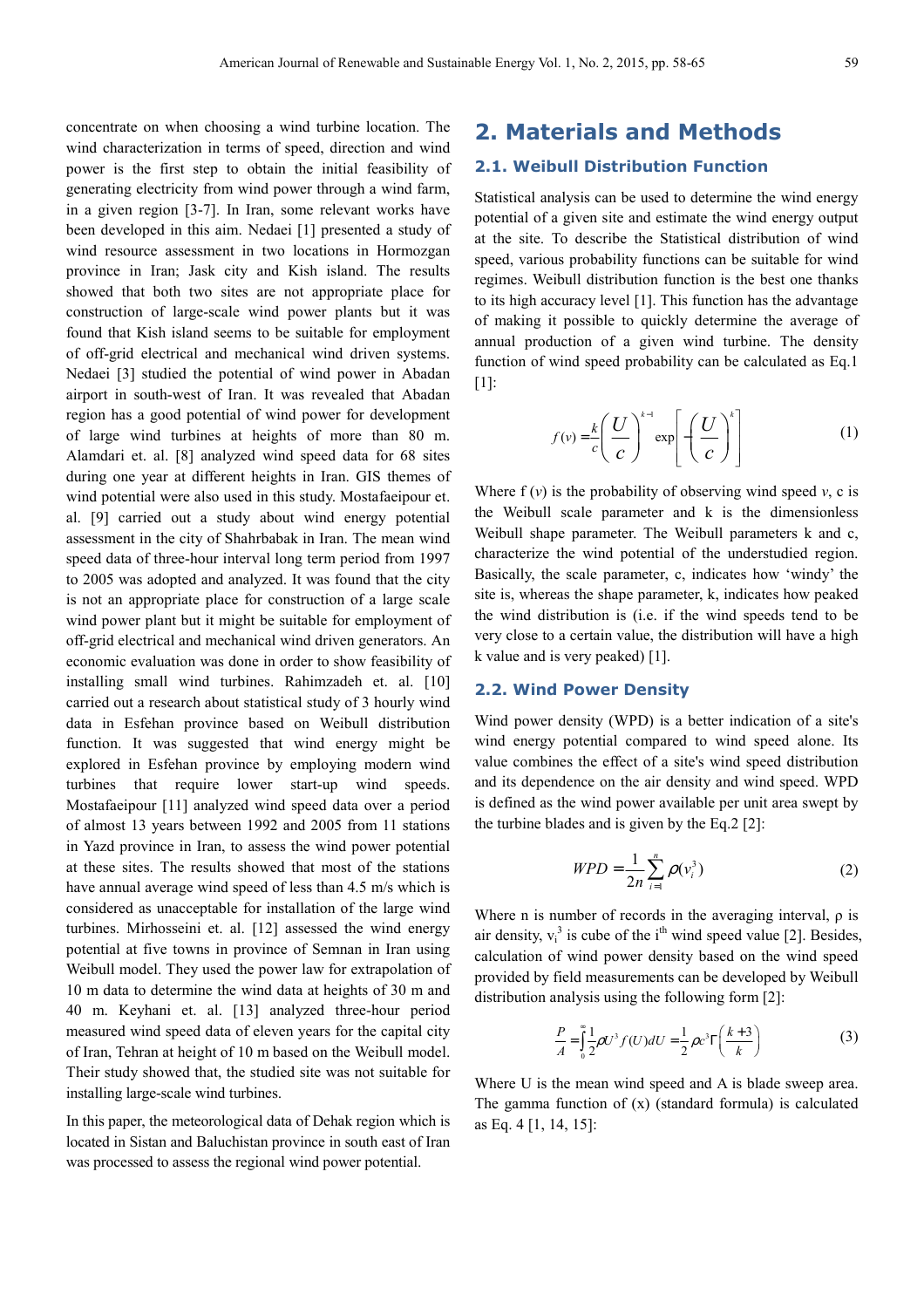$$
\Gamma(x) = \int_{0}^{\infty} e^{-u} u^{x-1} du
$$
 (4)

#### **2.3. Turbulence Intensity**

Wind turbulence is the rapid disturbance or irregularities in the wind speed, direction, and vertical component. It is an important characteristic of the site, because high turbulence levels may decrease the power output and cause an extreme loading on the wind turbine components. The most common indicator of turbulence for siting purposes is the standard deviation (σ) of wind speed. Normalizing the value with the mean wind speed gives the turbulence intensity (TI) and can be calculated by Eq. 5 [3]:

$$
TI = \frac{\sigma}{U} \tag{5}
$$

Where  $\sigma$  is standard deviation of the wind speed, U is the mean wind speed [3].

### **3. Results and Discussion**

Dehak (27.14368 N 62.67179 E) is a village located in Saravan county in Sistan and Baluchestan province in southeast of Iran [16, 17]. Wind data has been extracted in the understudied site during 18 months from 2006 to 2007 with the time interval of 10 min. This data was analyzed by Windographer software [18]. The average temperature and relative humidity in the studied site are calculated as 20.4 °C and 24.1%, respectively. The meteorological masts with 40m height were installed in suitable coordinates. The data loggers used had three sensors of velocity at 10 m, 30 m and 40 m heights and also two sensors of direction at 30 m and 37.5 m. In Table 1, initial information about wind speed characteristics was given. For installation of wind turbines, it is important to consider that if the mean wind speed is less than 4 m/s, the wind potential is considered as poor, if it is 4 – 5.4 (m/s), wind potential is considered as marginal, if the mean wind speed is ranged between  $5.4 - 6.7$  (m/s), wind potential is considered as good to very good and for the wind speeds more than 6.7 m/s, the wind potential is considered as outstanding [6, 14]. According to Table 1, it can be revealed that at the height of 10 m the wind potential is poor but at the heights of 30 m and 40 m the wind potential is considered marginal. In general, it can be concluded that the studied site doesn't have sufficient wind potential for development of commercial wind turbines. The studied site may be suitable for development of small and micro-wind turbines. Therefore, it is suggested that an extensive economic feasibility study of installing small wind turbines (for residential use) for sustainable development of the village can be considered in next studies.

**Table 1**. Calculated wind speed parameters in the understudied site.

| Height(m)                         | 10 <sub>m</sub>      | 30 <sub>m</sub>        | 40 <sub>m</sub>      |
|-----------------------------------|----------------------|------------------------|----------------------|
| Mean wind speed $(m/s)$           | 3.05                 | 4.164                  | 4.40                 |
| Gust wind speed $(m/s)$           | 26 (21/6/2007 15:55) | 25.6 (21/6/2007 15:45) | 26 (21/6/2007 15:45) |
| Weibull distribution coefficients | $k=0.84$             | $k=1.40$               | $k=1.44$             |
|                                   | $c=2.84$ m/s         | $c=4.57$ m/s           | $c=4.85$ m/s         |
| Wind power density $(W/m^2)$      | 78.61                | 131.19                 | 150                  |



**Fig. 1.** Monthly wind speed profile in Dehak.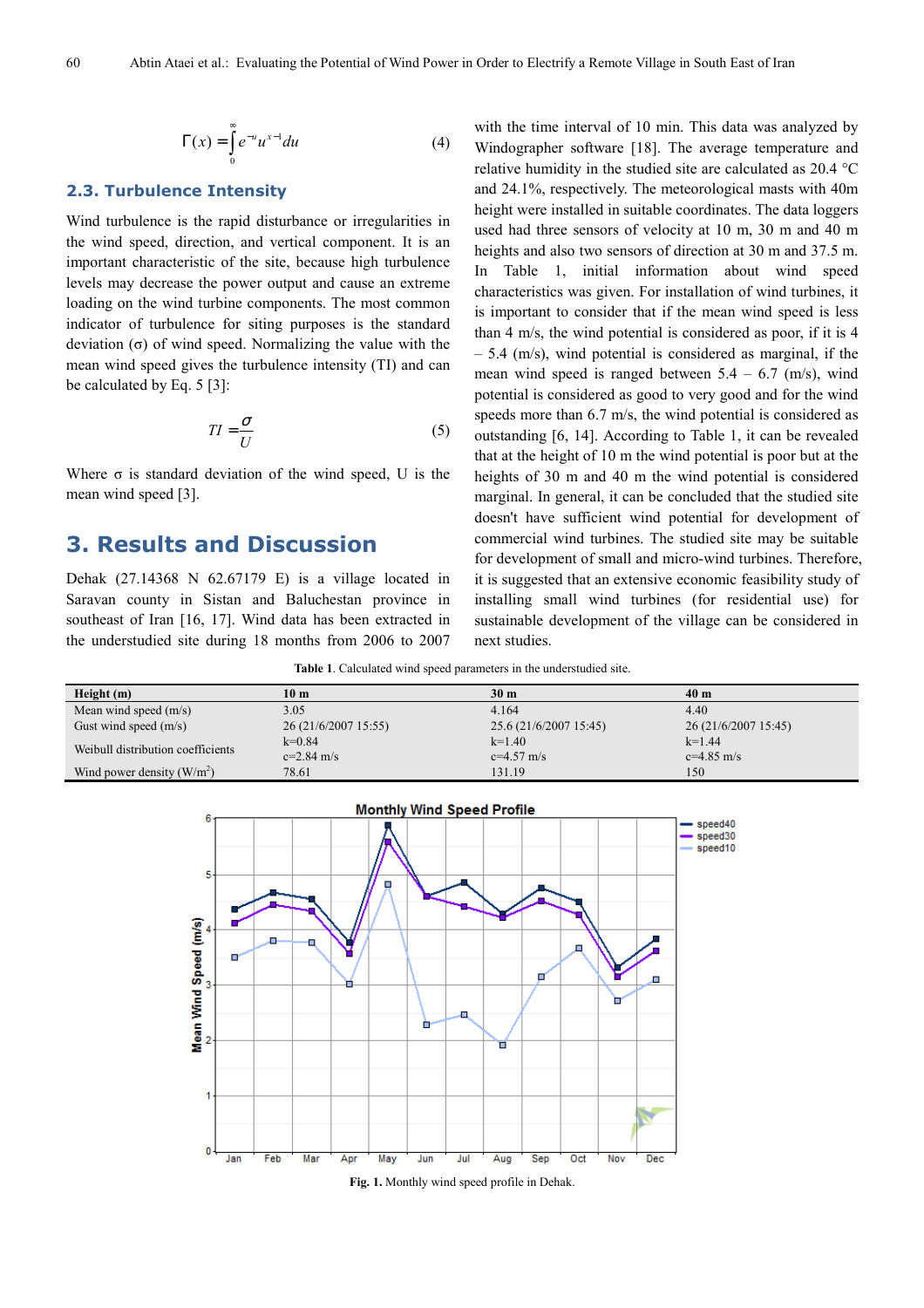The gust wind speed values in Table 1, are the maximum wind speed occurred during 18 months of recording wind data in Dehak region. As seen in Table 1, at the height of 40 m, the gust wind speed value is 24 m/s, which is relatively low. That gust wind speed occurred at 21/6/2007 15:45. The Gust wind speed in a region should not be high because it makes that region unsuitable for development of wind turbines due to a destructive effect on the wind turbines.

The monthly mean wind speed at the heights of 10 m, 30 m and 40 m is plotted in Fig. 1. It can be seen that wind speed patterns at the heights of 30 m and 40 m are similar but at the height of 10 m, the wind pattern is a little different. As seen in Fig.1, the monthly mean wind speeds at the three heights are ranged from 1.9 m/s in August to 5.9 m/s in May. In May, at the heights of 30 m and 40 m, the mean wind speed is higher than 5.5 m/s and therefore more wind energy can be captured by wind turbines.

The diurnal mean wind speed is demonstrated in Fig. 2. This figure shows the hours of a day that have a suitable wind speed in all over the year. As seen, The best wind speeds almost occur at 12 pm to 9 pm but the poor wind speeds almost occur between 1 am and 7 am.



**Fig. 2.** The diurnal wind speed profile of Dehak village.



**Fig. 3.** The wind rose of Dehak village.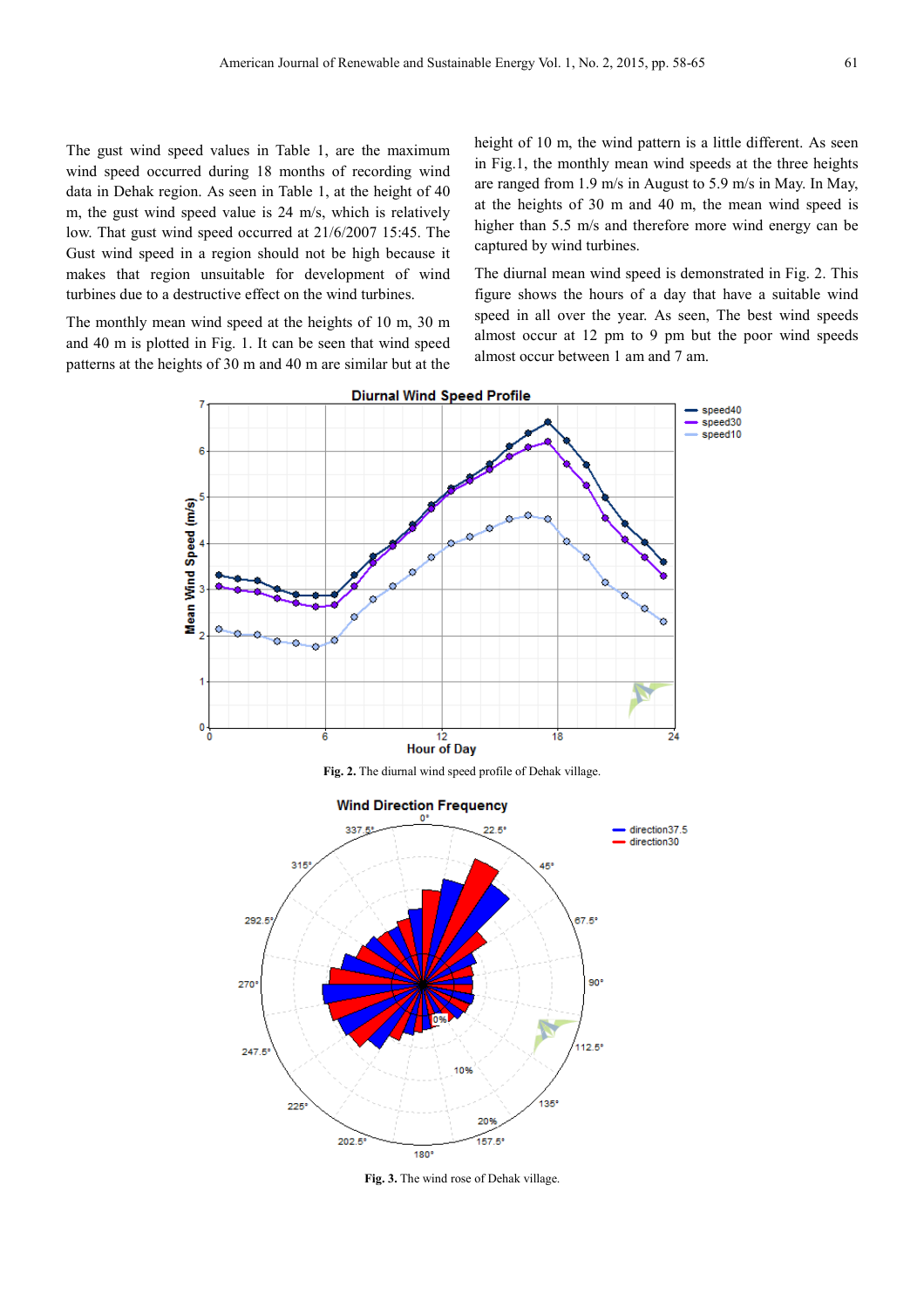

**Fig. 4.** The wind speed distribution at 40 m.



**Fig. Fig. 5.** The monthly mean turbulence intensity at 40 m.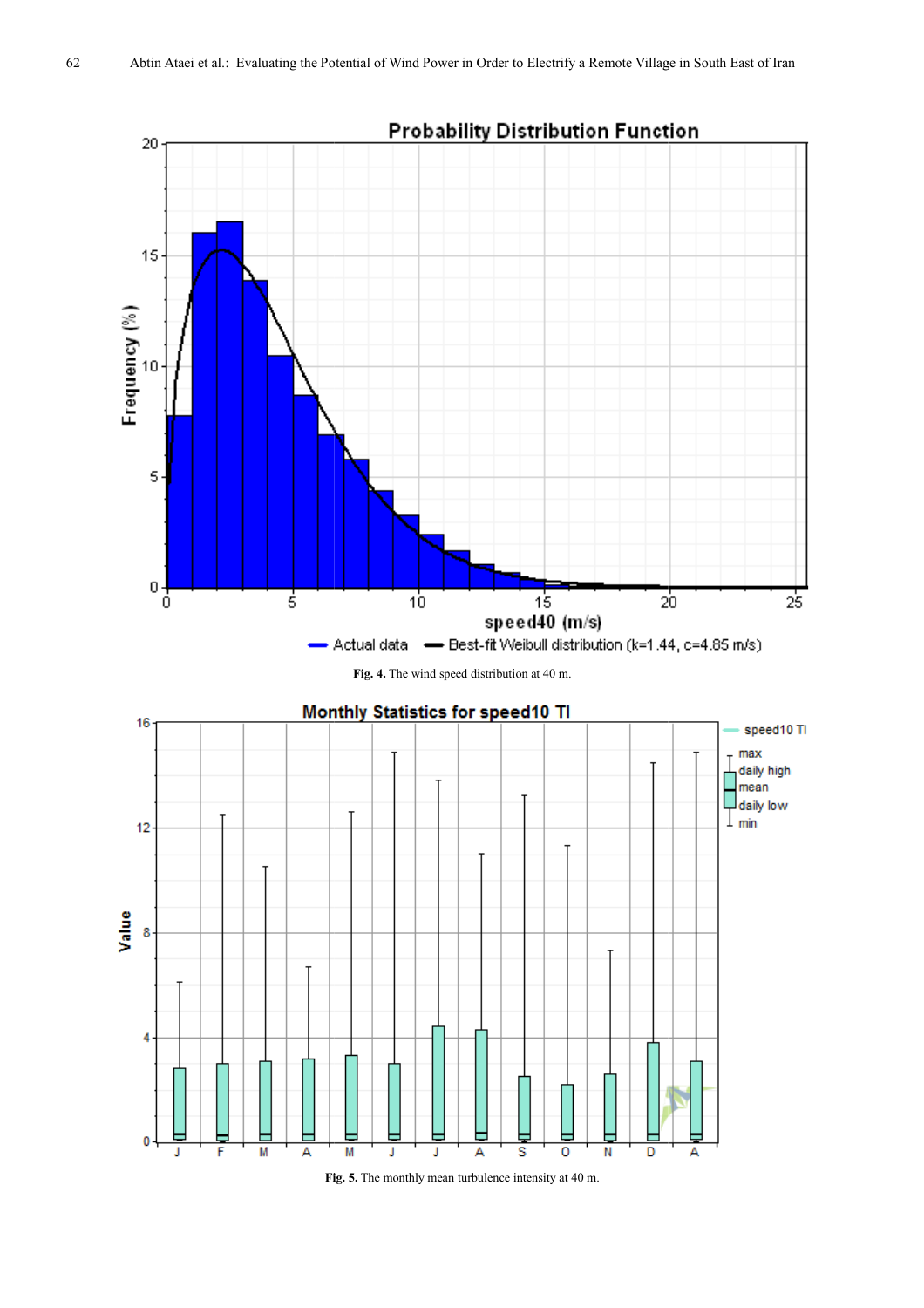

**Fig. 6.** Polar diagram of turbulence intensity at the height of 30 m.



Prediction of the wind direction is very important for the wind data analysis, especially in the time of micro-siting and planning for wind farms and wind turbines. Wind rose is a convenient tool for displaying the direction of the wind for wind data analysis [6]. Fig. 3 shows the wind rose at heights of 30 m and 37.5 m for the understudied site. The prevailing winds are mostly from west and northeast.

The wind speed frequency distributions at the heights of 10 m, 30 m and 40 m were estimated using Weibull probability function. the Weibull distribution, at the height of 40 m, fits to the actual distribution data well. The values of the shape (*k*) and scale (*c*) coefficients in the Weibull function were calculated and presented in Fig. 4.

One of the most important parameters for wind resource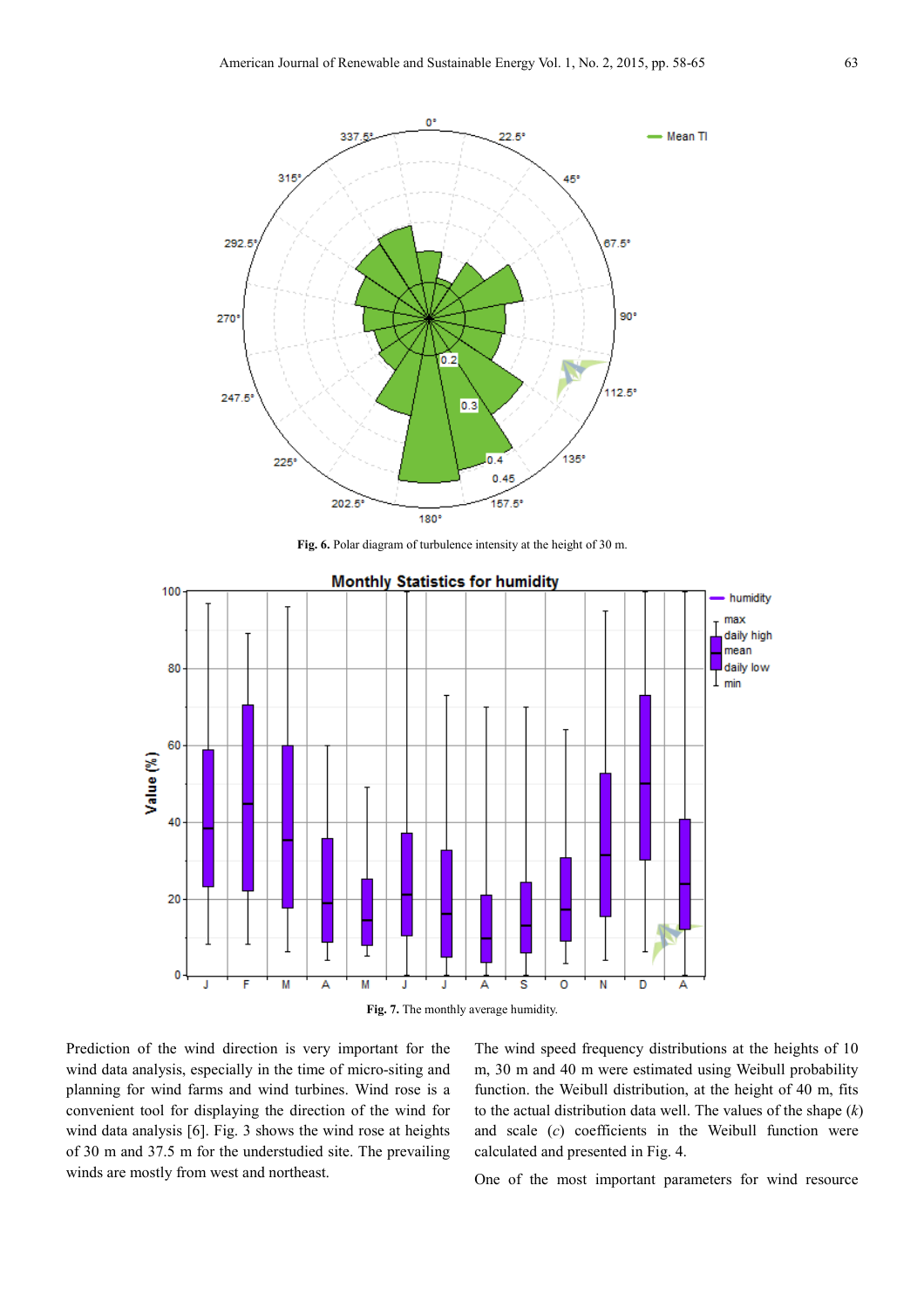assessment is the turbulence intensity (TI). TI quantifies how much the wind varies typically within 10 minutes. Because the fatigue loads of some components in a wind turbine are mainly caused by turbulence, the knowledge of the site's turbulence is very crucial [1]. To achieve the aim, the diagram of annual TI for each month is plotted in Fig.5. As seen in Fig, 5, in the last part of the diagram which is denoted by "A", the annual values of TI are given. The maximum values of TI, which are more than 12 at the height of 40 m, occurred in Feb., Mar., Jun., July, Sep. and Dec. The maximum value of TI in all over the year was observed in Jun. with value of almost 15 which is relatively high. In general, it can be concluded that the high values of TI at the height of 40 m can be a negative factor for choosing the Dehak region as a suitable place for development of wind farms. High TI values (more than 10) can cause severe fatigue loads in the wind turbines [3].

Fig. 6 shows the polar diagram of TI at the height of 30 m. This graph is useful to determine the direction of the wind which has the highest wind TI. As seen in Fig.6, the direction sector of 180° has the maximum TI among all other directions. It can also be inferred from this figure that the prevailing wind TI is mostly from south and south east.

The diagram of the monthly average humidity is shown in Fig. 7. As seen in Fig.7, the monthly mean values of humidity in the understudied site are ranged from minimum of 10% in August to maximum of 50% in December.

The last diagram is the monthly mean values of temperature in the understudied site with the maximum and minimum values. As seen in Fig.8, the temperature varies from a minimum of  $0^{\circ}$ C to maximum of almost 43  $^{\circ}$ C in July.



**Fig. 8.** The temperature variation in the understudied site.

## **4. Conclusion**

In this study, the wind data at different heights in the time interval of 10 minutes was analyzed to determine the wind power potential in Dehak region in Iran based on Weibull probability distribution function. The most important points are as follows;

- 1. The Weibull distribution presented in this paper indicates a good agreement with the data obtained from actual measurements.
- 2. At three heights of 10 m, 30 m and 40 m, the monthly

mean wind speeds are ranged from 1.9 m/s in August to 5.9 m/s in May. In the month of May, at heights of 30 m and 40 m, the mean wind speed is higher than 5.5 m/s and therefore more wind energy can be captured by the wind turbines.

- 3. The wind rose analysis showed that, the prevailing wind directions are from west and northeast.
- 4. The mean power densities were found  $78.61 \text{ w/m}^2$ , 131.19  $W/m<sup>2</sup>$  and 150  $W/m<sup>2</sup>$  for heights of 10m, 30m and 40 m, respectively.
- 5. Eighteen month study of wind data in Dehak region has